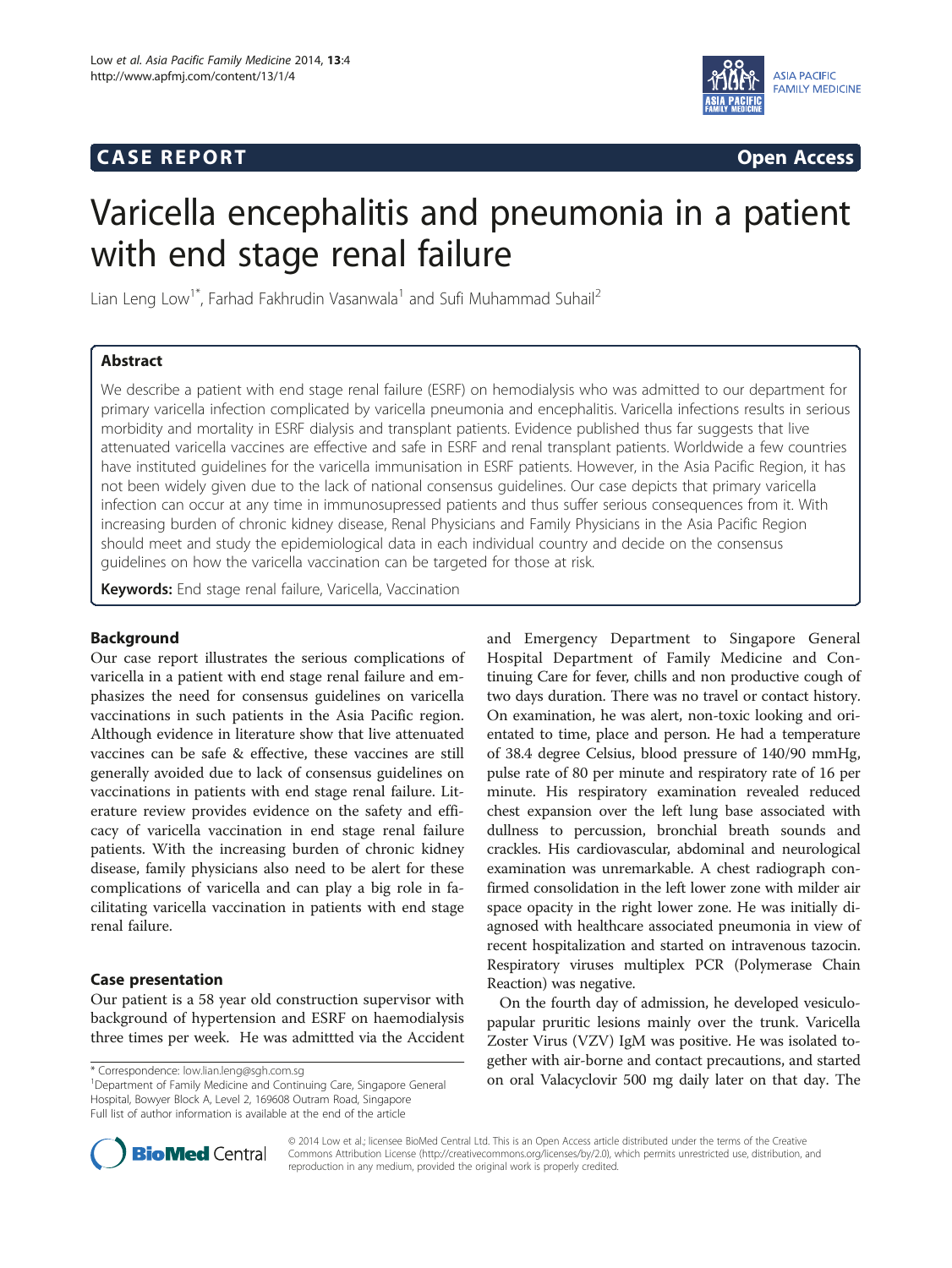next day, his oxygen saturation decreased, and worsening of the consolidation was noted on repeat chest radiograph. He also developed vivid visual hallucinations, became restless and agitated and disorientated to time, place and person. A diagnosis of varicella zoster infection complicated by varicella pneumonia and encephalitis was made. Valacyclovir was switched to intravenous acyclovir. A lumbar puncture showed increased protein and lymphocytes and was negative for cryptococcal antigen and neurotropic viruses. A magnetic resonance imaging scan of the brain showed no evidence of acute infarct, intracranial bleed, space-occupying lesion or hydrocephalus. The frequency of dialysis was increased with continuation of the renal adjusted dose of acyclovir.

Throughout the admission, his hemodialysis continued and he completed 2 weeks of IV acyclovir. His functional status improved back to the pre-morbid levels on discharge.

# **Discussion**

The incidence of varicella in Singapore has been increasing since 1984 [\[1\]](#page-3-0) and increased from 14,999 in 2003 to 24,031 in 2006. Mandatory notification of varicella ceased since 27th August 2007 [\[2\]](#page-3-0). Thus the latest reported figures are not known.

Primary infection with varicella is usually a benign and self-limiting illness in immunocompetent children. However, patients with end stage renal failure have lymphocytopenia and impaired lymphocyte function and are susceptible for disseminated varicella and its complications, with more severe morbidity and mortality rates [\[3,4\]](#page-3-0).

Our patient suffered severe complications of varicella infection that is pneumonia and viral encephalitis. Other known complications include myocarditis, corneal lesions, nephritis, arthritis, bleeding diatheses, acute glomerulonephritis, hepatitis and secondary bacterial superinfection of the skin.

The central nervous system is the most common extra cutaneous site of involvement, manifesting as acute cerebellar ataxia or diffuse encephalitis. These disorders typically develop toward the end of the first week of the exanthem, but can also precede the rash [[5,6\]](#page-3-0). Diffuse encephalitis most often occurs in adults and clinical manifestations include delirium, seizures, loss of consciousness and focal neurological signs including cranial nerve palsies, hemiparesis. Varicella encephalitis is more severe in immunosuppressed hosts who typically have a fulminant course with seizures, mental status changes and focal deficits including stroke syndromes. However very little data exist regarding the occurrence of varicella encephalitis in patients with end stage renal failure or those undergoing dialysis.

In the workup for VZV encephalitis, computed tomography or magnetic resonance imaging may or may not demonstrate abnormal radiographic findings, although electroencephalography is often abnormal in acute encephalitis.

The cerebrospinal fluid contains lymphocytes and elevated levels of protein but normal glucose concentration, allowing differentiation from bacterial meningitis. Cerebrospinal fluid polymerase chain reaction (CSF PCR) can be used to detect VZV DNA, and has a specificity of greater than 95%, but the sensitivity is 30% or less in some studies [\[7](#page-3-0)]. Repeated mortality rates approach 10% and long-term neurologic sequelae are reported in up to 15% of survivors [\[8-10](#page-3-0)]. There is no proven effective therapy once encephalitis occurs, and supportive care remains the mainstay of management. Acyclovir has been used with anecdotal success [[11](#page-3-0)-[13\]](#page-3-0). However, acyclovir neurotoxicity should always be considered in patients with prolonged or worsening neurological symptoms.

Varicella pneumonia is the most serious complication following varicella, develops more commonly in adults (up to 20% of cases) than in children, and accounts for the majority of morbidity and mortality seen in adults with varicella [[11\]](#page-3-0). Risk factors linked to the development of varicella pneumonia include cigarette smoking, pregnancy and an immunosuppressed state [[9\]](#page-3-0). Varicella pneumonia typically develops insidiously with symptoms of progressive dyspnea and dry cough. Patients demonstrate impaired gas exchange with progressive hypoxemia and are at high risk for respiratory failure and need for admission to intensive care for mechanical ventilation [\[14,15\]](#page-3-0). Mortality rates approach 50% in patients with respiratory failure who require mechanical ventilation, despite institution of aggressive therapy and appropriate support measures [\[16,17](#page-3-0)]. Chest radiographs typically reveal diffuse bilateral infiltrates. Prompt administration of intravenous acyclovir has been associated with clinical improvement and resolution of pneumonia in selected series [[17,18\]](#page-3-0). Resolution of pneumonitis parallels improvement of the skin rash, although fever and compromised pulmonary function may persist for weeks [\[11\]](#page-3-0). The use of steroids as adjunctive therapy for treatment of life-threatening varicella pneumonia is still controversial and should be further examined in rigorous controlled trials [\[19](#page-3-0)].

In immunosuppressed hosts such as ESRF patients or immunocompetent patients with disseminated disease such as pneumonia or encephalitis, varicella should be treated with IV acyclovir [\[20\]](#page-3-0). IV acyclovir reduces the occurrence of visceral complications but has no effect on healing of skin lesions or pain [\[11\]](#page-3-0). The recommended dose is 10 mg/ kg Q8h for 7 days.

In December 2012, the FDA approved varicella zoster immune globulin (VariZIG) for administration to high risk individuals within 4 days of varicella exposure.

Acyclovir is an effective agent for the treatment of VZV infections but renal impairment results in high serum drug levels with resultant neurotoxicity. In renal failure, the half-life of acyclovir is increased from a maximum of 3.8 to 20 hours, and dosage reduction is required using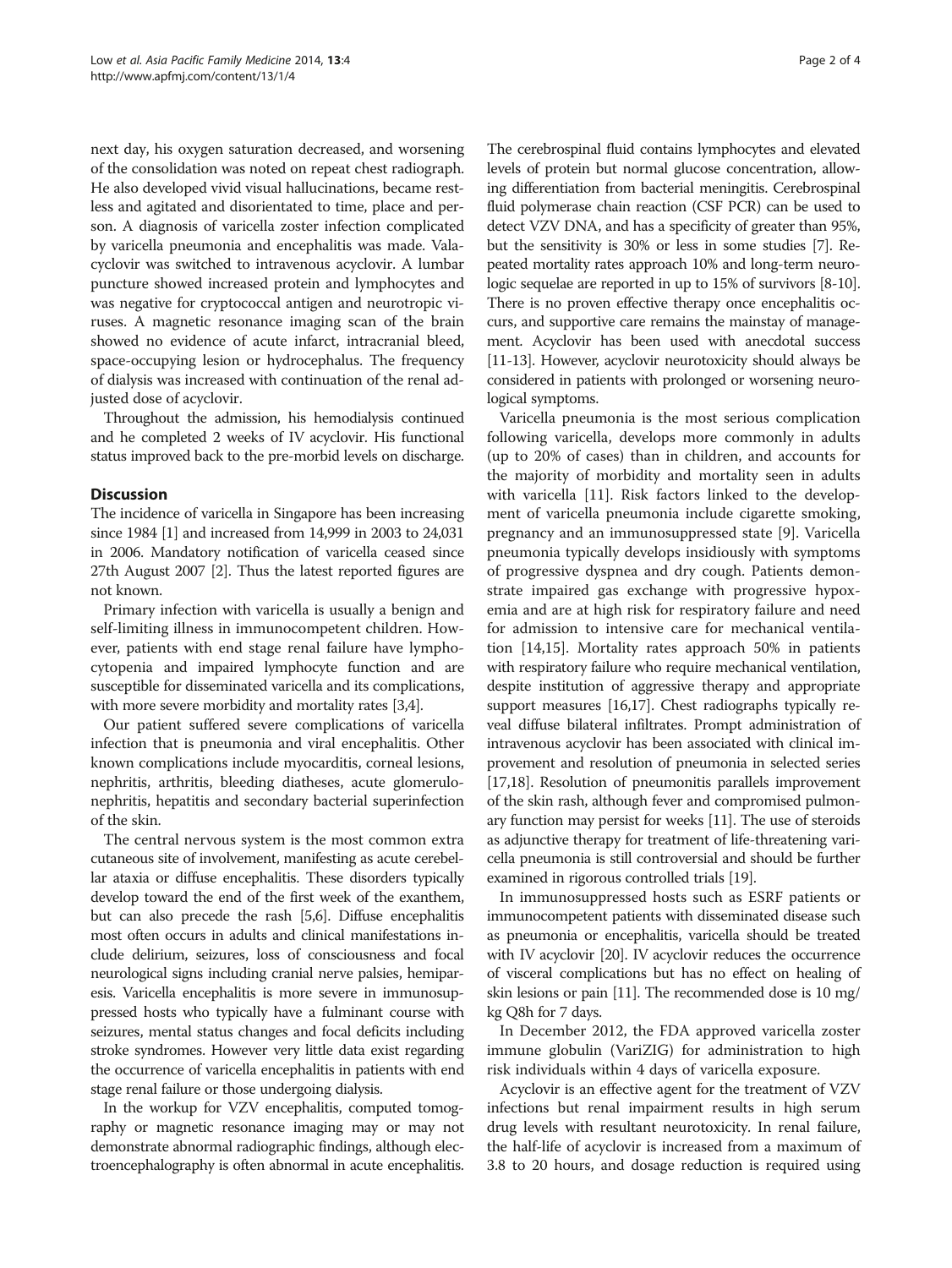the interval extension method [\[21](#page-3-0)]. Even the administration of recommended reduced doses can result in high serum levels and neurotoxicity, due to poor removal of acyclovir by peritoneal dialysis [\[4](#page-3-0)]. Tremors, disorientation, agitation, hallucinations, and delirium are common presentations of acyclovir-induced encephalopathy, whereas seizures, cerebellar ataxia, sensory symptoms, speech disorders, fever and cranial nerve palsies are much less frequent. Features distinguishing acyclovir neurotoxicity from VZV encephalitis include a temporal association between the symptoms and acyclovir use, as well as acellular CSF examination. However, acyclovir neurotoxicity should always be considered in patients with prolonged or worsening neurological symptoms for which daily hemodialysis is required often.

Studies show that many ESRF and kidney transplant patients do not have immunity to varicella [\[22-25](#page-3-0)]. Primary varicella infection is common, up to 1.9% of renal transplant recipients are admitted in the first year posttransplant [[26\]](#page-3-0). The infection can have serious complications and be lethal in these ESRF and renal transplant patients who are immunosuppressed [[24,26-29\]](#page-3-0).

Live attenuated varicella vaccine is generally contraindicated in immunosuppressed patients but has been proven to be safe when administered to both pediatric [\[23,24,29](#page-3-0)] and adult end stage renal failure patients on dialysis, [[27](#page-3-0)] as well as renal transplant patients on immunosuppressive treatment [[25](#page-3-0)].

Despite the general suppression of the immune system associated with uremia, patients with ESRF have high seroconversion rates to a two-dose varicella vaccination regimen. Seroconversion rates ranged from 87-100% [[23,29-31\]](#page-3-0) in ESRF pediatric patients waiting for transplant and 64% in adult ESRF patients [\[24\]](#page-3-0). 66.6% of pediatric renal transplant recipients seroconverted after a one–two dose varicella vaccination regimen [\[25\]](#page-3-0). Immunization guidelines in New Zealand recommend a two dose varicella vaccination regimen for children with deteriorating renal function, as early as possible before transplantation [[32](#page-3-0)]. In the United States, the Centers for Disease Control and Prevention (CDC) adult immunization schedule recommend a two dose varicella vaccination regimen and a single dose zoster vaccination for patients with ESRF and recipients of hemodialysis [[33,34\]](#page-3-0). However, ESRF patients have an inability to maintain adequate antibody titers over time [\[35,36\]](#page-3-0). Reports describe several patients in whom immunity to varicella waned in chronic renal insufficiency and in the post-transplant period [[26,27](#page-3-0)]. Hence there is a need for yearly surveillance of antibody titre as are done for Hepatitis B & C virus and cytomegalovirus. Special consideration for vaccination should also be given to persons who have close contact with or are at high risk of transmission to ESRF patients [[32](#page-3-0)]. Although there are recommendations to administer varicella immunoglobulin to transplant patient coming in contact with varicella patients [[37](#page-3-0)], the use of immunglobulins has risks and is expensive. Immunoglobulins should be reserved for those with imminent exposure to the virus. Varicella vaccination is a cheaper and more effective way for prevention of varicella.

# Role of family physicians

There were 4,169 patients on dialysis in Singapore by 2008. This number represented a 89% increase since end 1998, when there were 2,209 patients on dialysis. The incidence of new ESRF patients requiring dialysis increases every year, from 564 new cases in 1998 to 1,212 cases in 2008. This represents a 115% increase during this 10-year period [[38](#page-3-0)-[40](#page-3-0)]. In addition, patients are getting more elderly. In 2006, 52.1% and 5.1% of incident dialysis patients were over the age of 60 and 80 respectively. With a rapidly ageing population, Singapore can expect an increasing burden of end stage renal disease Family physicians should advise their ESRF patients of the life-threatening complications of varicella and urgent need for review if they develop fever or rash after coming in contact with varicella patients.

Currently, there are no local data on the seropositivity against varicella antibody in ESRF patients in Singapore or consensus guidelines for varicella vaccination. With an increasing burden of chronic kidney disease, Renal Physicians and Family Physicians in the Asia-Pacific region should meet and study the epidemiological data in each individual country and decide on consensus guidelines and how the varicella vaccination program can be targeted for those at risk. Research on the seroprevalence of varicella in ESRF patients should be conducted if such data is not currently available in Asia-Pacific countries.

# Conclusions

Evidence supports the safety and efficacy of varicella vaccination in patients with end stage renal failure. Guidelines for varicella vaccination for ESRF patients are available in a few countries [\[33,34](#page-3-0)]. The intent of our paper is to stimulate more research in the area of generating the need of consensus guidelines for universal vaccinations of ESRF patients on dialysis. Serious consequences of primary varicella infection can be avoided with appropriate vaccinations.

## Consent

Written informed consent was obtained from the patient for publication of this case report and any accompanying images. A copy of the written consent is available for review by the Editor-in-Chief of this journal.

### Abbreviations

ESRF: End stage renal failure; VZV: Varicella-Zoster virus.

#### Competing interests

The authors declare that they have no competing interests.